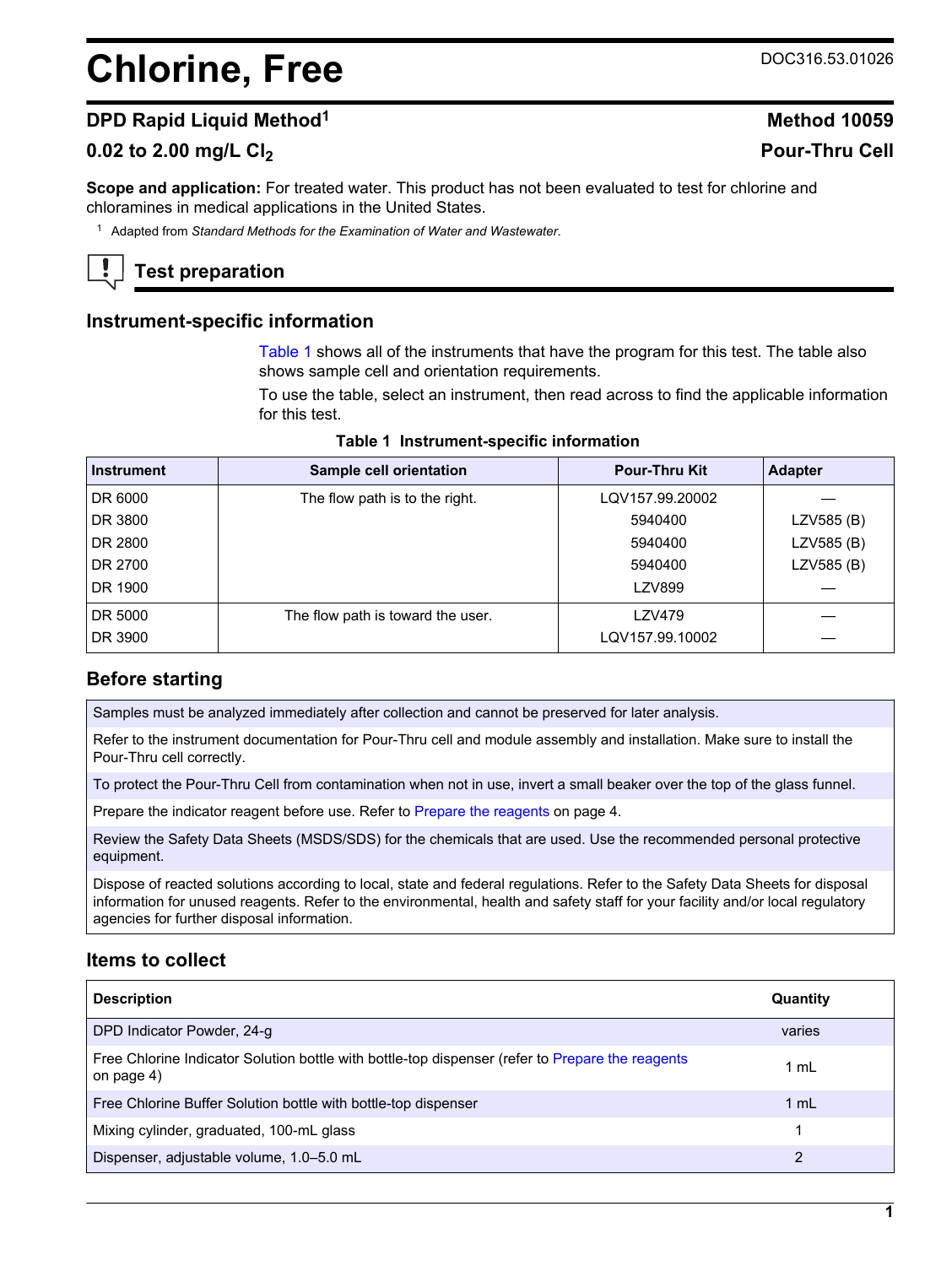# **Items to collect (continued)**

| <b>Description</b>                                                                                                                                | Quantity |
|---------------------------------------------------------------------------------------------------------------------------------------------------|----------|
| Pour-Thru Module and Cell (For information about sample cells, adapters or light shields, refer<br>to Instrument-specific information on page 1.) |          |
| Water, deionized                                                                                                                                  | varies   |

Refer to [Consumables and replacement items](#page-4-0) on page 5 for order information.

# **Sample collection**

- Analyze the samples immediately. The samples cannot be preserved for later analysis.
- Chlorine is a strong oxidizing agent and is unstable in natural waters. Chlorine reacts quickly with various inorganic compounds and more slowly with organic compounds. Many factors, including reactant concentrations, sunlight, pH, temperature and salinity influence the decomposition of chlorine in water.
- Collect samples in clean glass bottles. Do not use plastic containers because these can have a large chlorine demand.
- Pretreat glass sample containers to remove chlorine demand. Soak the containers in a weak bleach solution (1 mL commercial bleach to 1 liter of deionized water) for at least 1 hour. Rinse fully with deionized or distilled water. If sample containers are rinsed fully with deionized or distilled water after use, only occasional pretreatment is necessary.
- Make sure to get a representative sample. If the sample is taken from a spigot or faucet, let the water flow for at least 5 minutes. Let the container overflow with the sample several times and then put the cap on the sample container so that there is no headspace (air) above the sample.

# **Test procedure**



**1.** Start program **82 Chlorine F&T RL**. For information about sample cells, adapters or light shields, refer to [Instrument](#page-0-1)[specific information](#page-0-1)

on page 1.

*Note: Although the program name can be different between instruments, the program number does not change.*



**2.** Pour 50 mL of sample into the Pour-Thru Cell.



**3.** When the flow stops, push **ZERO**. The display shows  $0.00$  mg/L  $CL<sub>2</sub>$ .



**4.** Use the bottle-top dispenser to add 1.0 mL of Free Chlorine Buffer Solution to a clean, dry 100-mL glass mixing cylinder.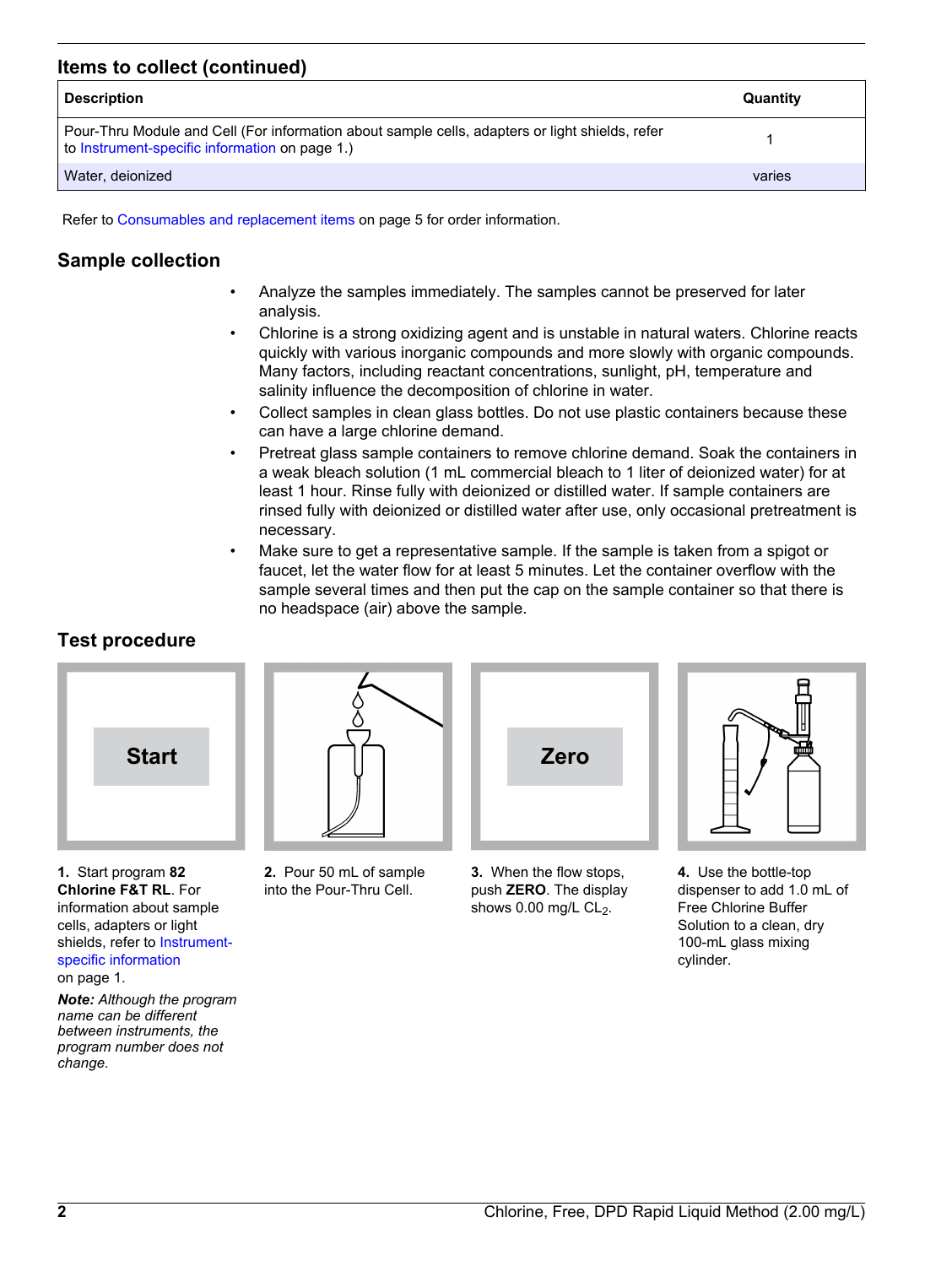

**5.** Use the bottle-top dispenser to add 1.0 mL of prepared Free Chlorine Indicator Solution to the same mixing cylinder.



**6.** Swirl to mix. Immediately continue to the next step.



**7.** Carefully fill the mixing cylinder to the 80-mL mark with sample.



**8.** Put the stopper on the mixing cylinder. Lightly invert twice to mix. Continue immediately to the next step.



**9.** Fill the funnel of the Pour-Thru Cell with the reacted sample from the mixing cylinder. It is not necessary to pour all of the sample into the Pour-Thru Cell; approximately half of the sample can be discarded.

**Interferences**



**10.** When the flow stops, push **READ**. Results show in mg/L  $CL<sub>2</sub>$ .



**11.** Flush the Pour-Thru Cell with at least 50-mL of deionized water immediately after use.

| <b>Interfering substance</b>                                                             | Interference level                                                                                                                                                                                                                                                                                                                                                                                                     |  |  |
|------------------------------------------------------------------------------------------|------------------------------------------------------------------------------------------------------------------------------------------------------------------------------------------------------------------------------------------------------------------------------------------------------------------------------------------------------------------------------------------------------------------------|--|--|
| Alkalinity                                                                               | More than 400 mg/L CaCO <sub>3</sub> . The full color may not develop or the color may fade instantly.<br>Adjust to pH 6–7 with 1 N Sulfuric Acid. Measure the amount to add on a separate sample<br>aliquot, then add the same amount to the sample that is tested. Correct the test result for the<br>dilution from the volume addition.                                                                             |  |  |
| Bromine, Br <sub>2</sub>                                                                 | Interferes at all levels.                                                                                                                                                                                                                                                                                                                                                                                              |  |  |
| Hardness                                                                                 | Levels below 1000 mg/L as $CaCO3$ do not interfere.                                                                                                                                                                                                                                                                                                                                                                    |  |  |
| lodine, $I_2$                                                                            | Interferes at all levels.                                                                                                                                                                                                                                                                                                                                                                                              |  |  |
| Manganese, oxidized<br>$(Mn^{4+}, Mn^{7+})$ or<br>Chromium, oxidized (Cr <sup>6+</sup> ) | Adjust sample pH to 6-7 with 1.000 N Sulfuric Acid.<br>1.<br>Add 9 drops Potassium lodide (30 g/L) to an 80-mL sample.<br>2.<br>Mix and wait for 1 minute.<br>3.<br>Add 9 drops Sodium Arsenite <sup>1</sup> (5 g/L) and mix.<br>4.<br>Analyze the treated sample as described in the procedure above.<br>5.<br>Subtract the result of this test from the original analysis to obtain the correct concentration.<br>6. |  |  |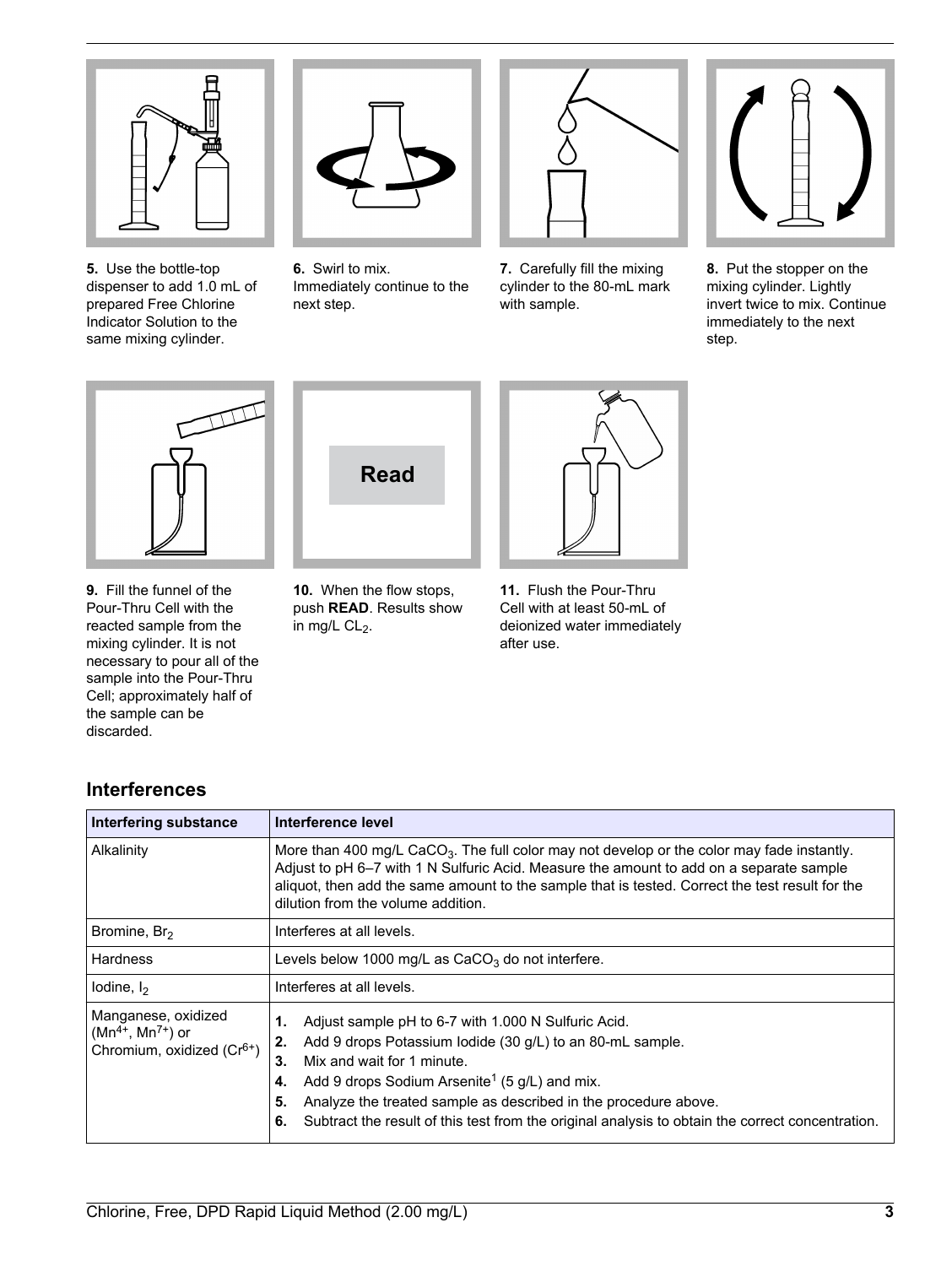| Interfering substance               | ∣ Interference level                                                                                                                                                                                                                           |
|-------------------------------------|------------------------------------------------------------------------------------------------------------------------------------------------------------------------------------------------------------------------------------------------|
| Monochloramine (NH <sub>2</sub> CI) | Samples that contain monochloramine cause a gradual drift to higher chlorine readings. When<br>read within 1 minute of reagent addition, 3.0 mg/L monochloramine will cause an increase of<br>less than 0.1 mg/L in the free chlorine reading. |
| l Ozone                             | Interferes at all levels.                                                                                                                                                                                                                      |

<sup>1</sup> Samples that are treated with sodium arsenite will contain arsenic and may require special disposal consideration. Refer to the current MSDS/SDS for safe handling and disposal instructions.

# <span id="page-3-0"></span>**Prepare the reagents**

Prepare the Free Chlorine Indicator Solution before use as follows.

- **1.** Use a powder funnel and add the contents of one 24 g bottle of DPD Powder to one 473-mL bottle of Free Chlorine Indicator Solution.
- **2.** Invert several times and swirl until the powder is completely dissolved.
- **3.** A pale pink color can develop, but should not have an effect on the results.
- **4.** This solution gives accurate results for at least 1 month after mixing when kept in storage at 20–25 °C (68–77 °F).
- **5.** Write the date of preparation on the Indicator Solution Bottle.
- **6.** Discard any remaining solution after 1 month.
- **7.** Use of this reagent after 1 month can result in high reagent blanks and low values at high concentration.
- **8.** Do not mix fresh reagent with previously prepared reagent.

#### **Prepare analysis labware**

Pretreat the labware to remove any chlorine demand. Do not use the same mixing cylinder for a Free Chlorine analysis and Total Chlorine analysis.

- **1.** Add 1 mL of commercial bleach to 1 liter of water.
- **2.** Fill the mixing cylinder, the sample container and the Pour-Thru Cell with the diluted chlorine bleach solution.
- **3.** Soak the labware in this solution for a minimum of 1 hour.
- **4.** Rinse fully with deionized water. Let the mixing cylinder and sample container dry. If the mixing cylinder is fully rinsed with deionized water and dried after each use, only occasional pretreatment is necessary.

### **Clean the Pour-Thru Cell**

The Pour-Thru Cell can collect a buildup of products with color, especially if the reacted solutions stay in the cell for long periods of time after measurement.

- **1.** Rinse the Pour-Thru Cell with 5.25 N sulfuric acid solution to remove the color.
- **2.** Fully rinse with deionized water.
- **3.** Put a cover on the Pour-Thru Cell funnel when it is not in use.

# **Accuracy check**

#### **Standard additions method (sample spike)**

Use the standard additions method (for applicable instruments) to validate the test procedure, reagents and instrument and to find if there is an interference in the sample. Items to collect:

- Chlorine Voluette<sup>®</sup> Ampule Standard Solution, 50 to 75-mg/L Cl<sub>2</sub> (use concentration on label)
- TenSette<sup>®</sup> Pipet and tips
- Ampule breaker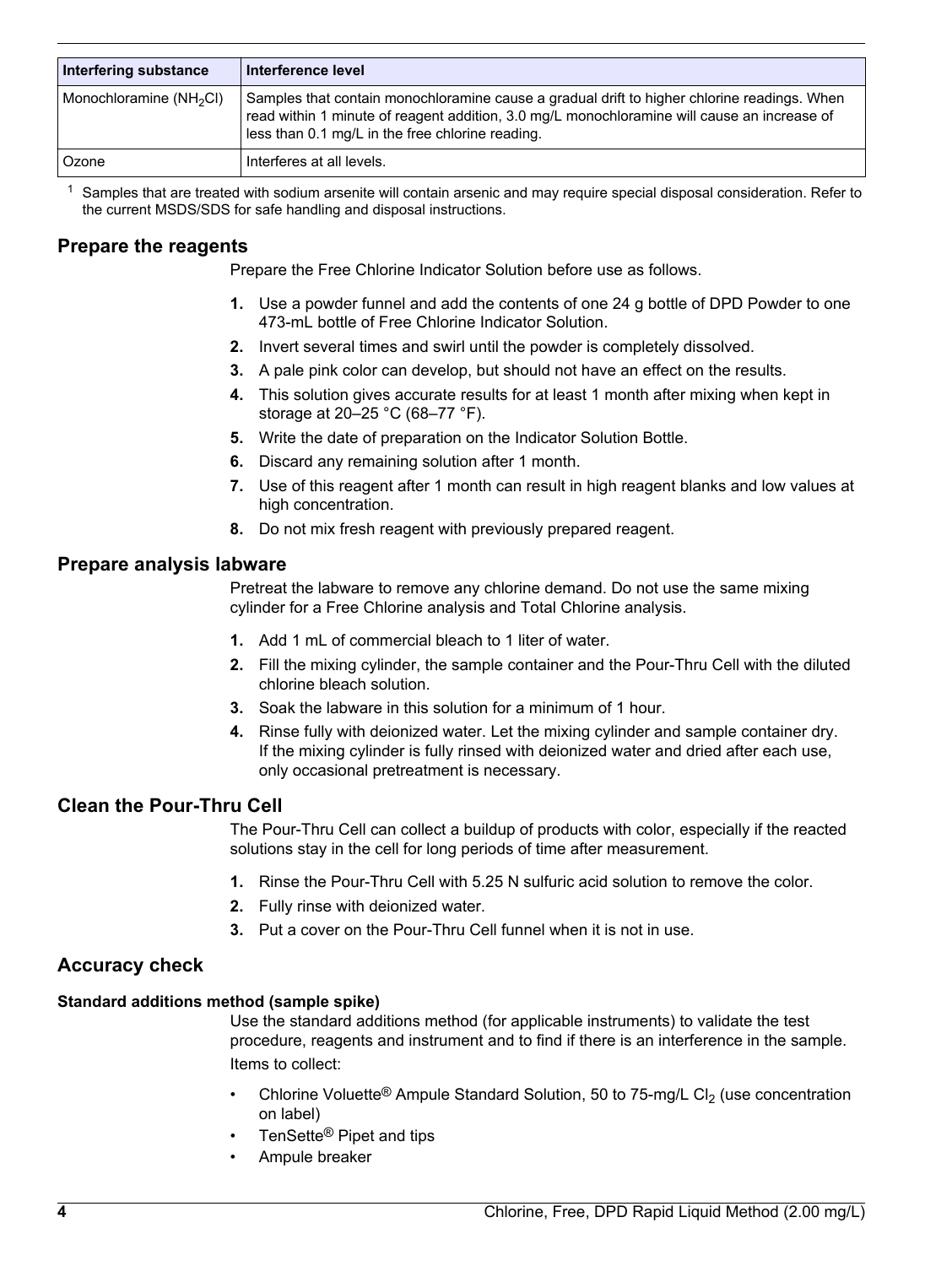- **1.** Use the test procedure to measure the concentration of the sample, then keep the (unspiked) sample in the instrument.
- **2.** Go to the Standard Additions option in the instrument menu.
- **3.** Select the values for standard concentration, sample volume and spike volumes.
- **4.** Open the standard solution.
- **5.** Prepare three spiked samples: use the TenSette pipet to add 0.3, 0.6 and 0.9 mL of the standard solution, respectively, to three 80-mL portions of fresh sample. Mix well.
- **6.** Use the test procedure to measure the concentration of each of the spiked samples. Start with the smallest sample spike. Measure each of the spiked samples in the instrument.
- **7.** Select **Graph** to compare the expected results to the actual results.

*Note: If the actual results are significantly different from the expected results, make sure that the sample volumes and sample spikes are measured accurately. The sample volumes and sample spikes that are used should agree with the selections in the standard additions menu. If the results are not within acceptable limits, the sample may contain an interference.*

# **Method performance**

The method performance data that follows was derived from laboratory tests that were measured on a spectrophotometer during ideal test conditions. Users can get different results under different test conditions.

| Program | <b>Standard</b> | Precision (95% confidence interval) | <b>Sensitivity</b><br>Concentration change per 0.010 Abs change |
|---------|-----------------|-------------------------------------|-----------------------------------------------------------------|
| 82      | 1.18 mg/L $Cl2$ | 1.17–1.19 mg/L $Cl2$                | 0.02 mg/L $Cl2$                                                 |

# **Summary of Method**

Chlorine in the sample as hypochlorous acid or hypochlorite ion (free chlorine or free available chlorine) immediately reacts with DPD (N,N-diethyl-p-phenylenediamine) indicator to form a pink color which is proportional to the chlorine concentration. The measurement wavelength is 530 nm.

# **Consumables and replacement items**

#### **Required reagents**

<span id="page-4-0"></span>

| <b>Description</b>                                | <b>Quantity/test</b> | Unit   | Item no. |
|---------------------------------------------------|----------------------|--------|----------|
| Rapid Liquid Free Chlorine Reagent Set, includes: |                      |        | 2556900  |
| DPD Indicator Powder, 24-g                        |                      | varies | 2297255  |
| Free Chlorine Indicator Solution                  | $1 \text{ ml}$       | 473 ml | 2314011  |
| Free Chlorine Buffer Solution                     | 1 mL                 | 473 ml | 2314111  |

#### **Required apparatus**

| <b>Description</b>                       | <b>Quantity/test</b> | Unit | Item no. |
|------------------------------------------|----------------------|------|----------|
| Mixing cylinder, graduated, 100-mL glass |                      | each | 2636342  |
| Dispenser, adjustable volume, 1.0–5.0 mL |                      | each | 2563137  |
| Funnel, powder                           |                      | each | 2264467  |

#### **Recommended standards**

| <b>Description</b>                                                         | Unit         | ltem no. |
|----------------------------------------------------------------------------|--------------|----------|
| Chlorine Standard Solution, 10-mL Voluette <sup>®</sup> Ampule, 50-75 mg/L | $16$ /p $kg$ | 1426810  |
| Chlorine Standard Solution, 2-mL PourRite® Ampules, 50–75 mg/L             | 20/pkg       | 1426820  |